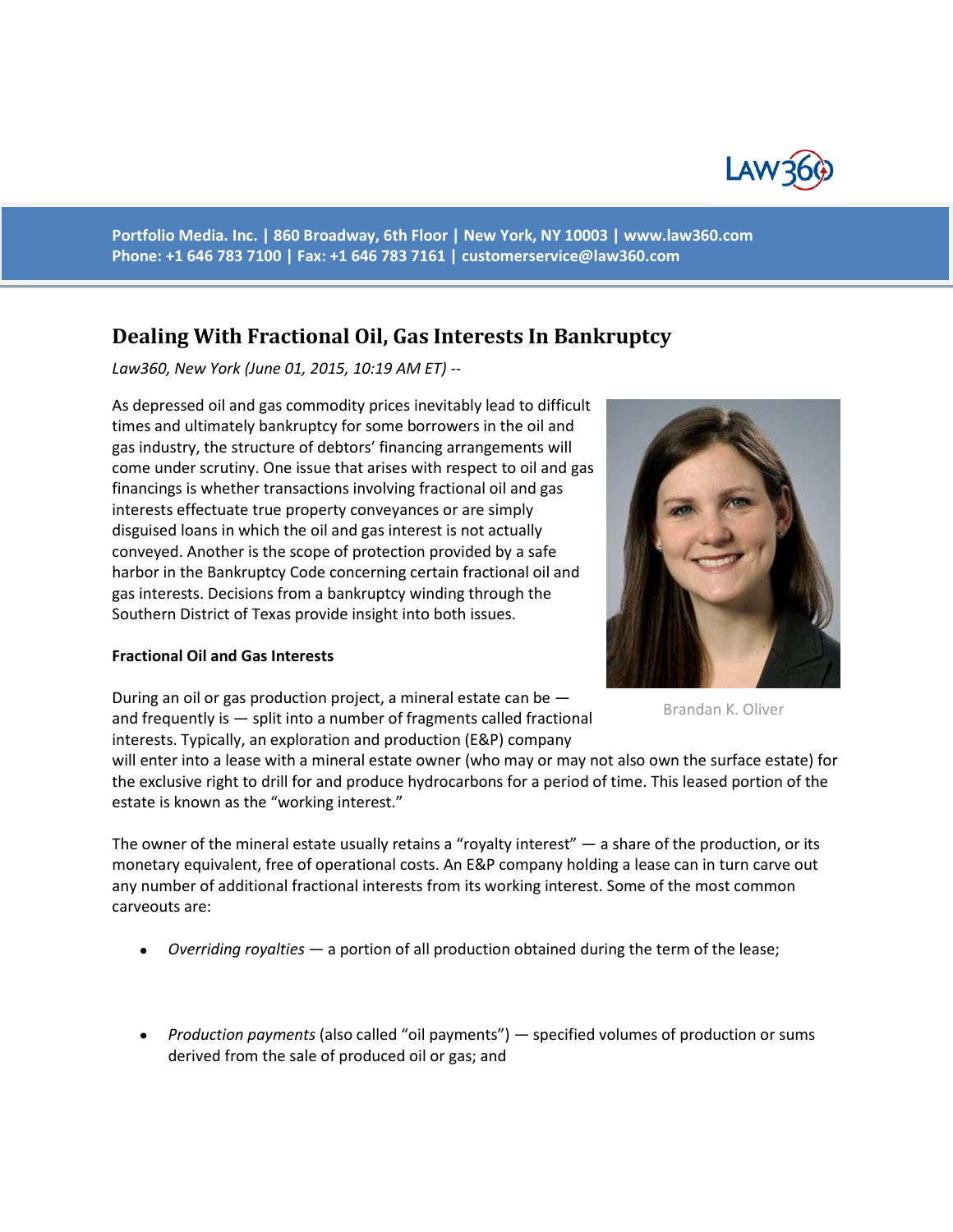*Net profits interests* — a share of gross production measured by the net profits from the operation of the property.

The ability to convey and encumber these fractional interests is critical to financing oil and gas projects.

For example, farmout arrangements (in which an operator owning one or more leases agrees to assign some or all of the leased acreage to another operator who conducts the drilling operations) often rely on overriding royalties interests. And production payments are such a frequently used component in financing transactions between E&P companies and banks that the Office of the Comptroller of the Currency has issued specific guidance to examiners on the topic. See Office of the Comptroller of the Currency, Oil & Gas Production Lending: Comptroller's Handbook (Apr. 2014).

## **Recharacterizating in Bankruptcy**

An issue that has received lots of recent attention in the oil and gas world is the possibility that a bankruptcy court might recharacterize a conveyance of property by the debtor as a loan. Property that appeared to have been transferred out of the estate could remain in the debtor's estate, and a party that believed it owned oil and gas property could suddenly find itself lumped in with unsecured creditors and out millions of dollars.

#### **The Texas ATP case**

The current interest in the recharacterization of oil and gas interests comes from a 2014 Texas bankruptcy case, NGP Capital Res. Co. v. ATP Oil & Gas Corp. (In re ATP Oil & Gas Corp.), No. 12-36187, 2014 Bankr. LEXIS 33 (Bankr. S.D. Tex. Jan. 6, 2014). In In re ATP, the debtor, ATP, entered into a transaction whereby it appeared to covey a limited term overriding royalty (ORRI) interest to a finance company, NGP, in exchange for \$65 million. Unlike the typical ORRI, which entitles the owner to a share of hydrocarbons produced or the monetary equivalent, the ORRI given to NGP required ATP to pay an amount that equaled a specified return on the original amount paid to purchase the ORRI.

The crux of the ATP decision was whether the purported ORRI transaction should be recharacterized from a real property conveyance to a debt financing as a matter of law. The court looked to the governing Louisiana state law to determine if the transactions should be recharacterized in this manner. The court analyzed the existence of material factual issues concerning whether the transaction was (a) inconsistent with an overriding royalty interest under Louisiana law, and (b) consistent with a loan under Louisiana law.

## **Facts Inconsistent with Outright Conveyance of an ORRI**

The court identified two provisions that it believed could be inconsistent with an ORRI under Louisiana law. First, NGP agreed to subordinate its interest to another party. Second, ATP's payments were subject to an interest rate with a specified return on investment such that increased revenues to ATP from the sale of hydrocarbons would result in faster repayment and thus a lower overall payment to NGP over the term of the ORRI. The court noted that "[t]he fact that increased revenue from the properties leads to a decrease in NGP's income appears to be at odds with real property ownership."

#### **Facts Inconsistent with a Loan**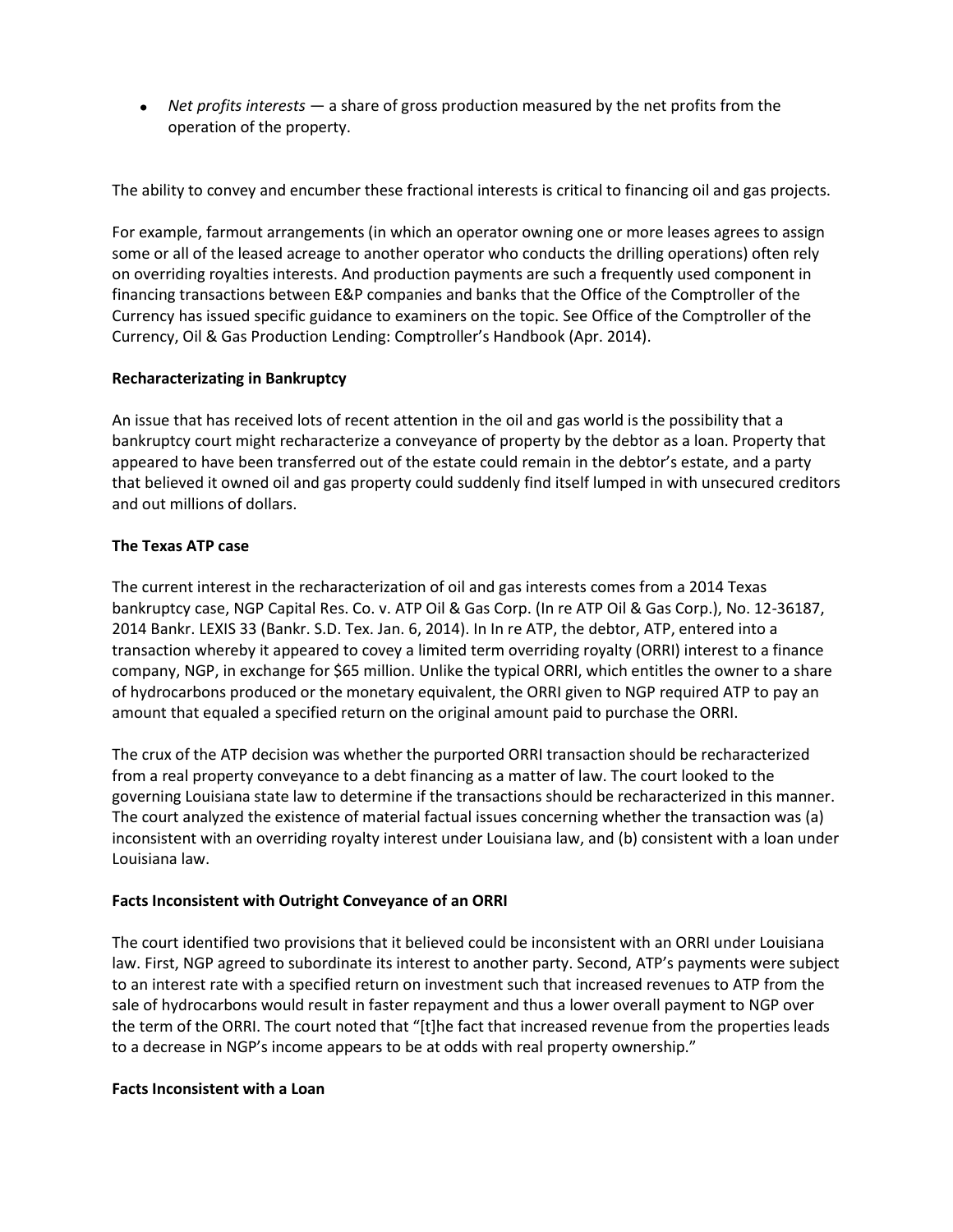Considering whether the transactions were inconsistent with a loan under Louisiana law, the court found that the contingent nature of the royalty payments (i.e., that they were based upon production) and the potentially unguaranteed rate of return were inconsistent with loan terms under Louisiana law. However, the court dismissed these issues as potentially "artificial" since the low risk of nonpayment could make NGP's rate of return effectively guaranteed.

The court concluded its opinion with a summary analysis of the circumstances that made the transaction appear vulnerable to recharacterization: (1) both parties treated the NGP transaction like a loan and NGP represented it as one to the public; (2) the parties agreed to treat the transaction as a mortgage loan for federal tax purposes; (3) the transaction appeared to fall within the meaning of a loan under several accounting standards, including generally accepted accounting principles; (4) the risk of nonpayment was potentially so low that ATP effectively had an unconditional obligation to repay; and (5) since NGP was a third-party purchaser of the production payment, its interest rate reflected a riskmitigating measure more similar to a loan than a real property purchase.

Although the case settled before the court resolved the issue, if the ATP court ultimately recharacterized the ORRI conveyance as a disguised financing, then NGP might have ended up as a mere unsecured creditor, likely recovering pennies on the dollar, unless some other means of excluding the ORRI from the debtor's estate existed. One bankruptcy safe harbor seems like a possible candidate.

# **The Bankruptcy Safe Harbor**

Section 541(b)(4)(B) of the Bankruptcy Code is a safe harbor provision that protects assignees of production payments (or overriding royalties) from having their oil and gas interests included in the bankruptcy estate. Section 541(b)(4)(B) provides, in pertinent part:

Property of the estate does not include —

...

(4) any interest of the debtor in liquid or gaseous hydrocarbons to the extent that —

... (B)

(i) the debtor has transferred such interest pursuant to a written conveyance of a production payment to an entity that does not participate in the operation of the property from which such production payment is transferred; and

(ii) but for the operation of this paragraph, the estate could include the interest referred to in clause (i) only by virtue of section 365 or 542 of this title.

While the ATP court did not address the 541(b)(4)(B) safe harbor provisions in its January 2014 order regarding NGP, in an opinion entered on March 10, 2015, Tow v. HBK Main St. Invs. LP (In re ATP Oil & Gas Co.), No. 12-36187, 2015 Bankr. LEXIS 781 (Bankr. S. D. Tex. Mar. 10, 2015), the court held that the Section 541 safe harbor does not apply to disguised debt instruments.

In the Tow case, the trustee sought judgments under Section 550 of the Bankruptcy Code for preferential and fraudulent transfers and unauthorized post-petition payments from the debtor to production payment assignees under the theory that the production payment agreements were really disguised loan agreements that had not transferred title to the defendants. The defendants moved to dismiss the cases, claiming that they were protected by the safe harbor provision of Section 541(b)(4)(B). As an initial matter, the court ruled that to the extent that Section 365 (which concerns